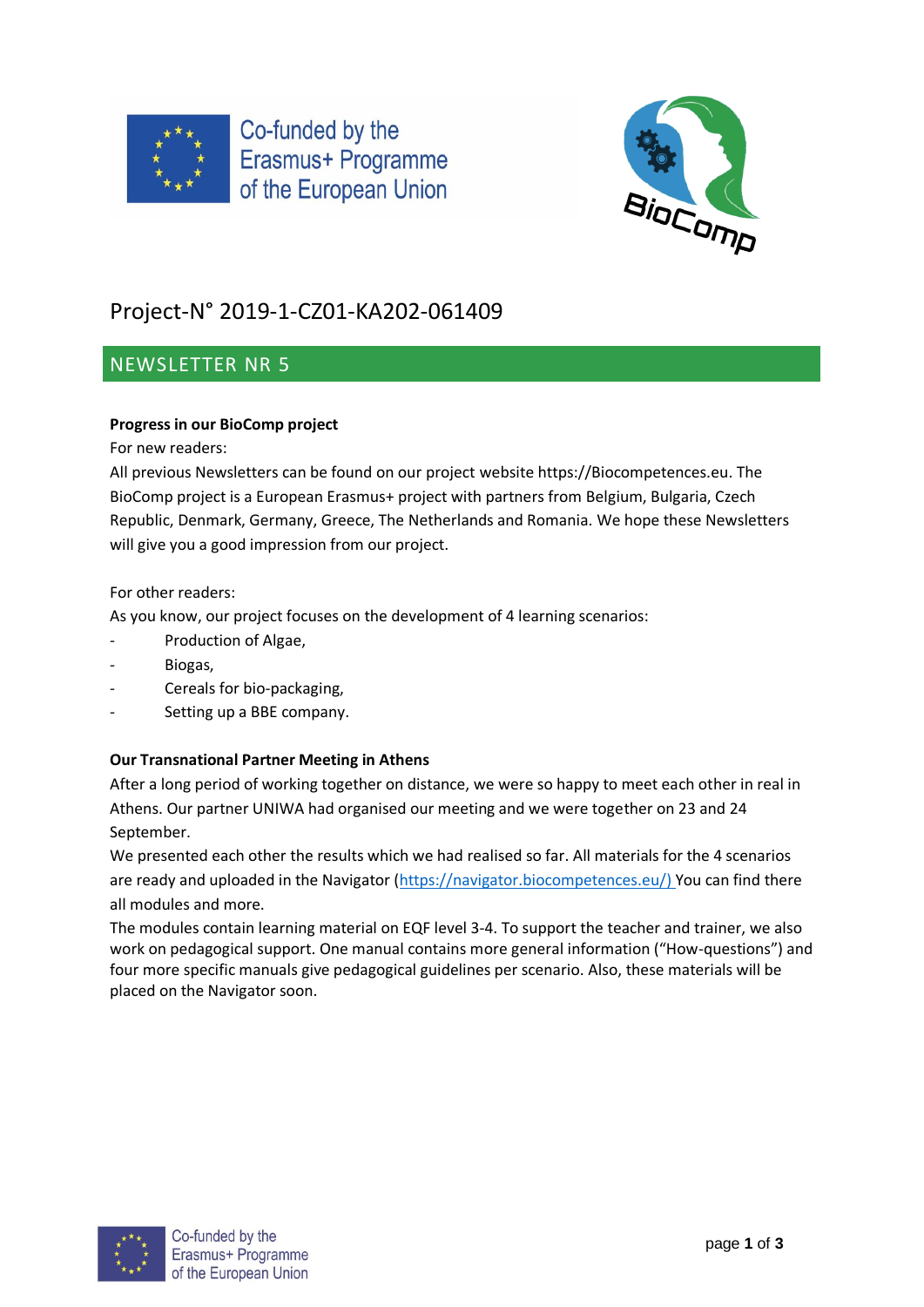

#### **LTTA**

This abbreviation stands for Learning Training Teaching Activity. This is a 3 days training for potential users (teachers and trainers) It is planned for 24-26 November in Prague. Are you a teacher or trainer and interested in this activity, please contact the BioComp partner in your country. See below.

#### **Further planning**

In the coming months, each partner will organise so called National Multiplier Events. On these events, all project results will be presented and discussed. You will be informed about place and date by your partner organisation as well.

It is our plan to finish our project in April 2022. Shortly before we will have another Multiplier Event This will be in Brussels, with participants from different countries. Are you interested to participate? As soon as we have more details, we will inform you on our website and in a next Newsletter.

Hans Blankestijn and Elke Halm (Blankcon NL) and your contact person in your country. (Partner mentions here name, address, etc.)

#### **Learning Scenarios**

Based on the competencies described and ranked, we have developed learning materials. Corona gives us some problems to visit companies. Nevertheless, we succeed in producing the first modules for the learning materials. These materials are now ready, as a first draft.

We are looking for interested people (experts), who want to read these materials and to give their feedback. Are you an interested expert? Please contact us. We, as a project partner, can inform you where to find the materials and the online questionnaires?

After your feedback, the improved versions will be sent to teachers for their feedback. Finally, we will place all the modules as online-courses, together with a guidance tool, to be used in lessons with students or trainees. This is planned for May 2021.

#### **Online-meetings**

Because of the regulations of Covid19 and their limits, we had two Online-meetings, successful and proactive.